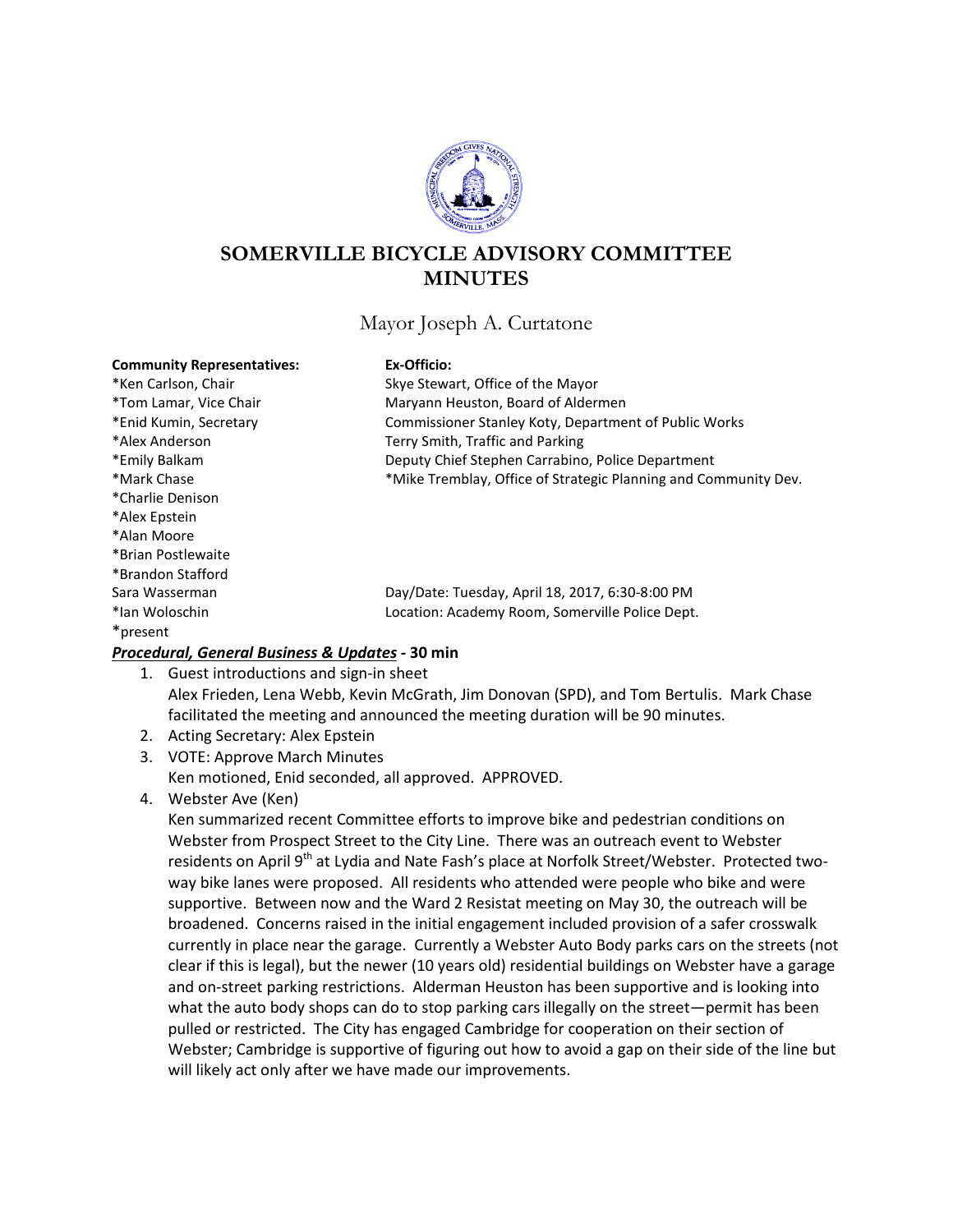SBC has already done a robust parking study. One possibility is coordinating use of Webster garage, which is underutilized, by area businesses. The next steps include:

-Get many Ward 2 people especially those who live on Webster to show up at the May 30 meeting and support; minimize outreach outside local/Ward 2 to minimize "outsiders"; contact David Aposhian, owner of the garage and engage him on options for opening up parking to the general public.

-City lays out vision for Webster at the meeting and provides the narrative.

5. Cedar Street contraflow (Mike)

Mike reported that there is a  $\frac{1}{2}$  foot shortage of width for the optimal contraflow cross-section. It is not a major issue, just a question of the optimal widths to allocate. Configuration is proposed to be 10' travel lane, 4' advisory lane with traffic, and 5' contraflow bike. Brian concurred with this allocation, noting that it provides more play for drivers to use judgment and give contraflow travelers more space. Alex A asked whether a wider line or buffer could be used for the downhill (with traffic) lane. Ian asked whether a truck restriction (except for local delivery) could be added on Cedar. Brian noted that there is not a good alternative route for trucks. **ACTION: Mike will investigate possibility of adding a truck restriction on Cedar, along with confirming whether Cedar resurfacing is 2017 or 2018.**

6. Tufts PBL- next steps (Mike)

Mike reported that OSPCD is optimistic that parking demand on the house vs. park side supports the PBL, but given the schedule (engineering design, versus Rich Reisch wanting to resurfacing soon), thinks it will be 2018-2019; only climbing lanes this year. Mark asked how soon the resurfacing is to occur. **ACTION: Mike will confirm Powderhouse Blvd timing.** Mark suggested that Tufts could also ask VHB to draw a plan in the next 6 weeks for PBLs. Alex A noted that anecdotally Powderhouse Blvd has very low traffic volume. Brian commented that we could push back the resurfacing of Powderhouse to 2018 given that it is by no means the roadway in the worst condition in the city; this would avoid backlash against changing a street only a year after rebuilding it, and avoid needing to rebuild momentum. The Engineering Team would be happy to assist on a fast turnaround. Tom asked whether the City could at least not preclude PBLs in the future in its immediate pavement marking plan. Mike acknowledged this would be possible, *e.g.*, only use paint instead of thermo. Ken pointed out the necessary education component for this project, which has not been developed yet.

- 7. Meeting with Mayor on Zoned arterial permit parking and West Somerville PBLs (Mark/Mike) Mike briefed Skye Stewart on the proposal for arterial zoned parking. Ken mentioned that SBC also already briefed Tim Snyder and suggested broaching this as a Beacon Street resident benefit (mitigation for on-street permit parking reduction).
- 8. Burning Questions **(AFTER you have read all the updates on the 5' E's Spreadsheet :-))** Alan asked that the Education Team confirm to whom to report parked cars in bike lanes. Jim Donovan (SPD) responded that typically bike lane violations are out-prioritized by other crime reports. About 10 traffic officers from SPD can ticket violators, whereas T&P has about 25 agents enforcing. **Kevin McGrath recommended that for now people report to 311.** The 311 office will promote data collection about where violations occur and SPD can then focus enforcement in those areas.

Ken asked what will be the timetable for Park Street interim pavement markings. Mike replied that Terry will probably not do this until after the fiscal year (July 1). However, he said it is looking more likely that HSIP will be 2017, which would fund both Park and Broadway. The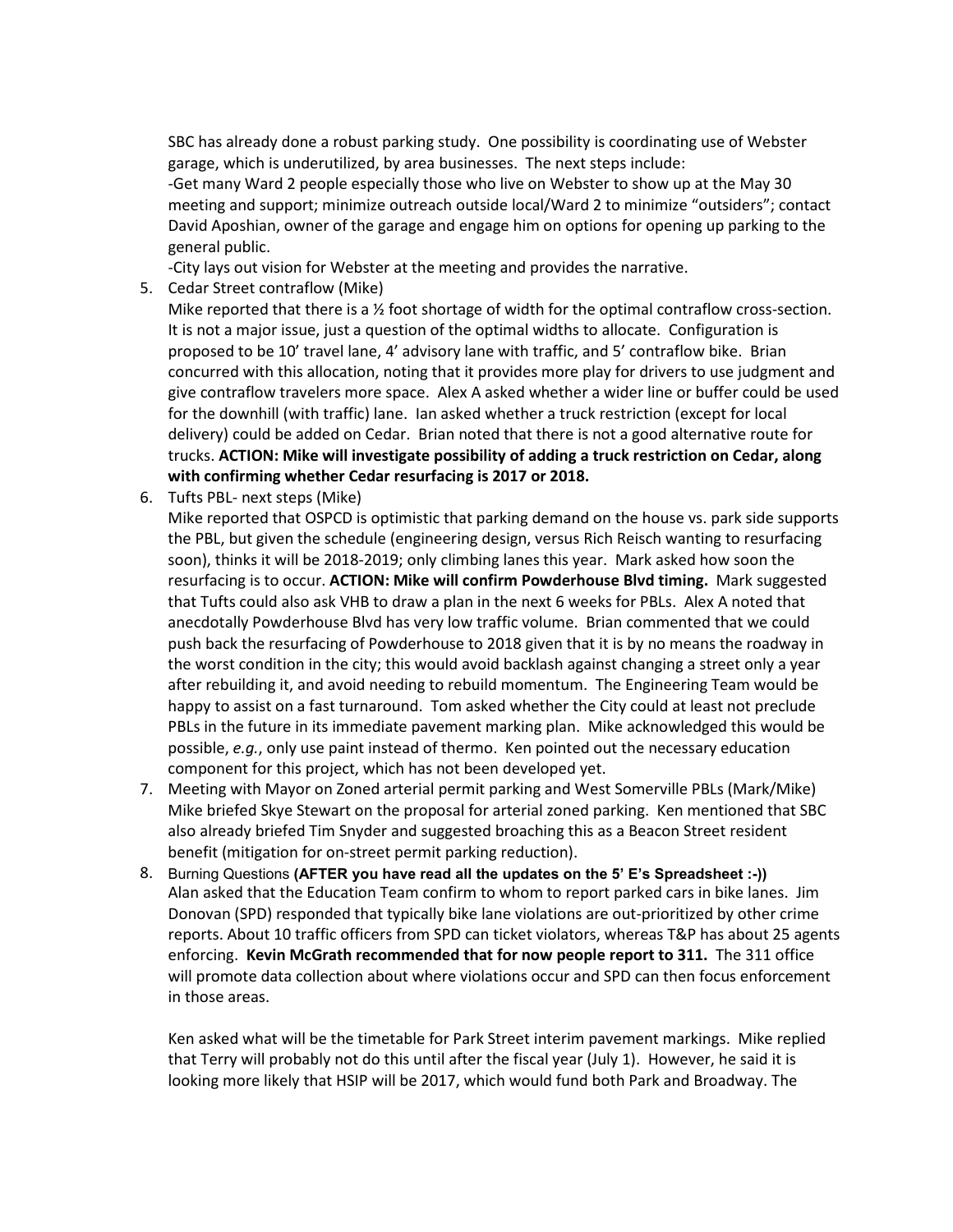Broadway HSIP section (Ball Square to Magoun Square) would have to be coordinated with resurfacing, which is currently scheduled for 2018.

Brian asked what Bluetooth vehicle counts are. Alex Frieden and Mike explained that multiple Bluetooth readers are being used around Union Square to study origin-destination (for example, to know how many people turn left vs. right).

Ken asked for the new bike map to be available by April 28 so that Whole Foods can frame it at the first commuter breakfast. Tom recorded that there are a couple of minor edits left. **ACTION: Adam to complete new bike map by April 28** *{Note after meeting, Adam provided the finished map to the SBAC}***.**

### *Project Deep Dives (35 Minutes)*

9. Bicycle Friendly Application- what do we need to go for Gold? – Mike

Mike is completing the 41-page application. Good news is that it's broken out by 6 E's. Mike will put together a Google sheet for everything he needs to answer and ask SBC teams to fill out what we have done since the last time. Ken asked what we are still missing for Gold status, and Mike reported that adult bike education is one thing. Susan McLucas is the only such educator, but she lacks space to run her adult classes; the city would need to waive fees for use of parks or the Brown School to address this. Ken proposed that this waiver be granted by May so that the City can better integrate with her—actively support rather than benevolently ignore. **ACTION: Mike to send link to Google Sheet to SBC for input; Mike to organize meeting between Susan, Brad, Ken, himself, and Mayor's Office.** Mike is also pursuing the Bicycle Friendly Business application for the City. Ken said that he is also seeking up to 15 businesses to apply for BFB and may need help. **ACTION: Ken to resend email asking for help with BFB applications.**

10. Neighborways – Mark

Mark presented on revisions to neighborway attributes, in particular using non-MUTCDreserved colors. Bumpouts will be tan or gold, while crosswalks will be brick red. Mark presented on the plan for building out a network of neighborways in Central and East Somerville. Alderman Heuston is enthusiastic about a mural that could become a neighborway at Dimick Street. Contraflow pilots are starting in 2017. Data are being collected at Hancock and Gilman; Mark will be looking for video camera support. Mark says we will need Board of Alderman support; for example, Matt McLaughlin is comfortable moving ahead with traffic calming. Newton provides a stamped example. Mark presented next steps for City and SBC. There is some budget in Complete Streets and Terry will actually paint both bumpouts and crosswalks. Help is needed from SBC also with traffic counts (slow, about 50 bikes an hour). **ACTION: Mark to send around neighborway map** so that all can let supportive abutters near planned streets know. 2017-2018 plan can be publicized. Alex F asked about adding Ivaloo, and Mark responded that getting a street on the neighborway map happens when enough residents on a street want it, along with Alderman support. **ACTION: Mark to send out signup for help collecting data.**

# *Encouragement Committee Update/ Help Needed (25 Minutes)*

Mark explained that the new meeting format focuses on one of the E teams per meeting while allowing the others to still get help.

11. Encouragement/Education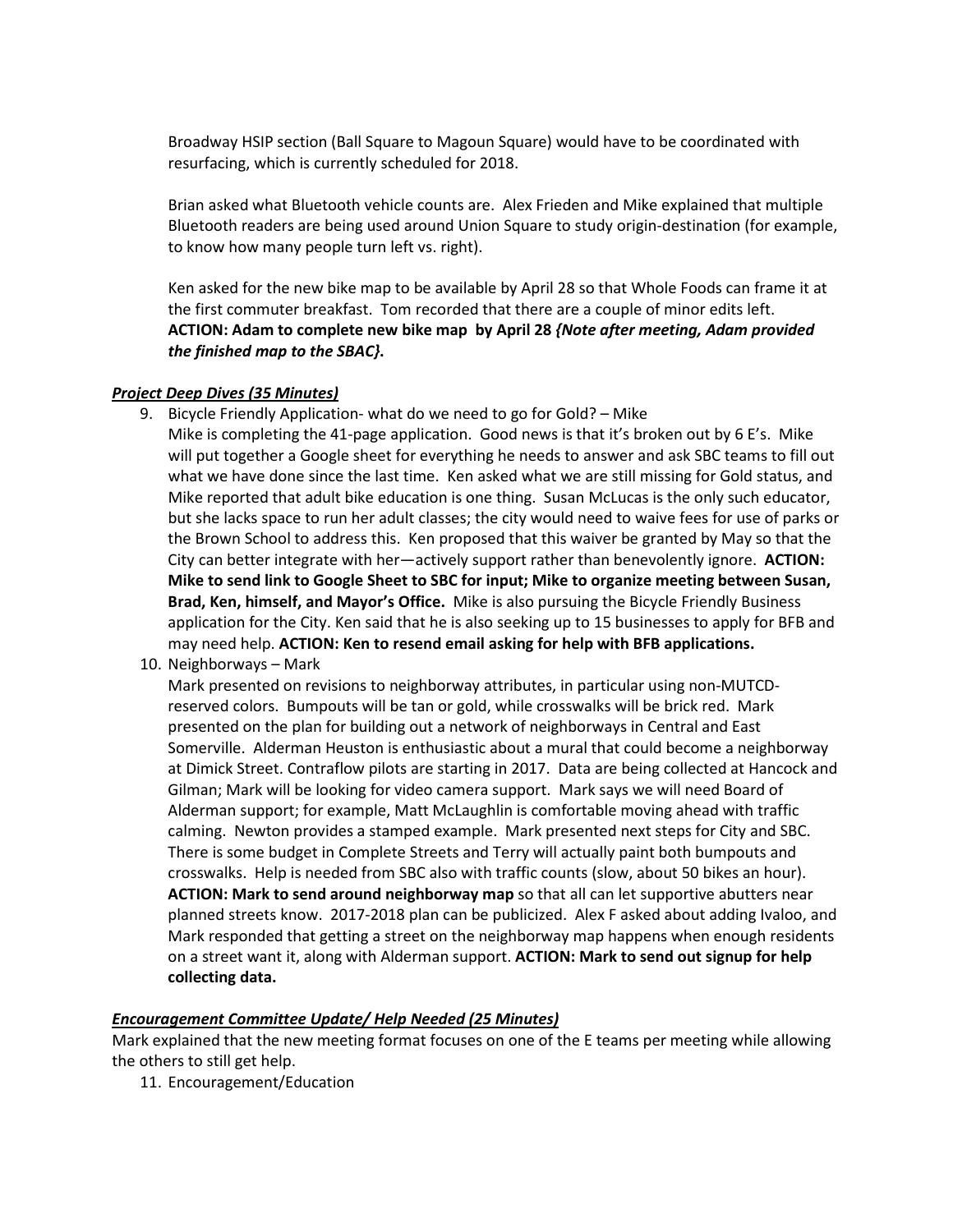# a. Bike Month activities

# **ACTION: Alex A to send around a sign-up sheet for covering events for the rest of the year**.

i. Tabling material

Adam to complete the bike map by April 28. There are some updates needed. Ken suggested using Cambridge's Street Code booklet. Jennifer Lawrence led development of the Street Code and would be the contact to inquire whether Somerville can use it.

ii. Bike Month Kick-off and Discussion Panel

Sunday May  $7<sup>th</sup>$  12:00 set up and 1:00-6:00 event. Put on your calendars now. Ken confirmed that the capacity (120) will be the same as last year, with volunteers counted as staff. Rush Hour Challenge this year will have two legs— Dudley to Faneuil Hall, Faneuil Hall to Redbones. We may want to plan some tabling at Redbones. For Rush Hour race: **ACTION (ALL): please let Alex A know if you have sponsor leads to meet \$10k fundraising goal. (Kevin McGrath has a** lead.)

iii. Bike Talk

Alex A reported that Stephen Carrabino and Josh Zisson will present at the upcoming May 3 Bike Talk. **ACTION: If anyone has videos of incidents while biking, let Alex A know**.

iv. Bike Breakfast

First one is on April 28, will feature the new bike map. Will also bring renderings of Beacon Street final conditions and the detour maps. Adam will attend.

12. Other E's-- what's one big goal for next month and help that you need to accomplish it? Sara Wasserman will stay on through Bike Month but is moving to Winthrop. **ACTION (ALL): If anyone is willing to lead the Education Team, please tell Ken.** Alex A suggested that the education and encouragement teams be combined (Education and Enforcement were previously combined)

Mike asked all to start logging their miles for Somerville in the MassCommute Challenge specifically on Bike Week in May.

Ken reminded all to please attend their respective E teams and to recruit people from outside the SBC to join the teams.

Charlie and Kevin recommended that all teams start using Slack and posting team agendas on Slack. This will provide information to anyone unable to attend a team meeting in person. The Slack calendar will be integrated with the Google calendar.

# **ACTION (ALL): if you want to volunteer for parking study support, tell Mark.**

Ken reported that the Union Square community benefit agreement has focused on housing but no bicycle issues and asked how to plug into this process. Alex Frieden lives near Union Square and can work with Ken and Eric Neu to add a voice. Mark suggested thinking about what the ask would be.